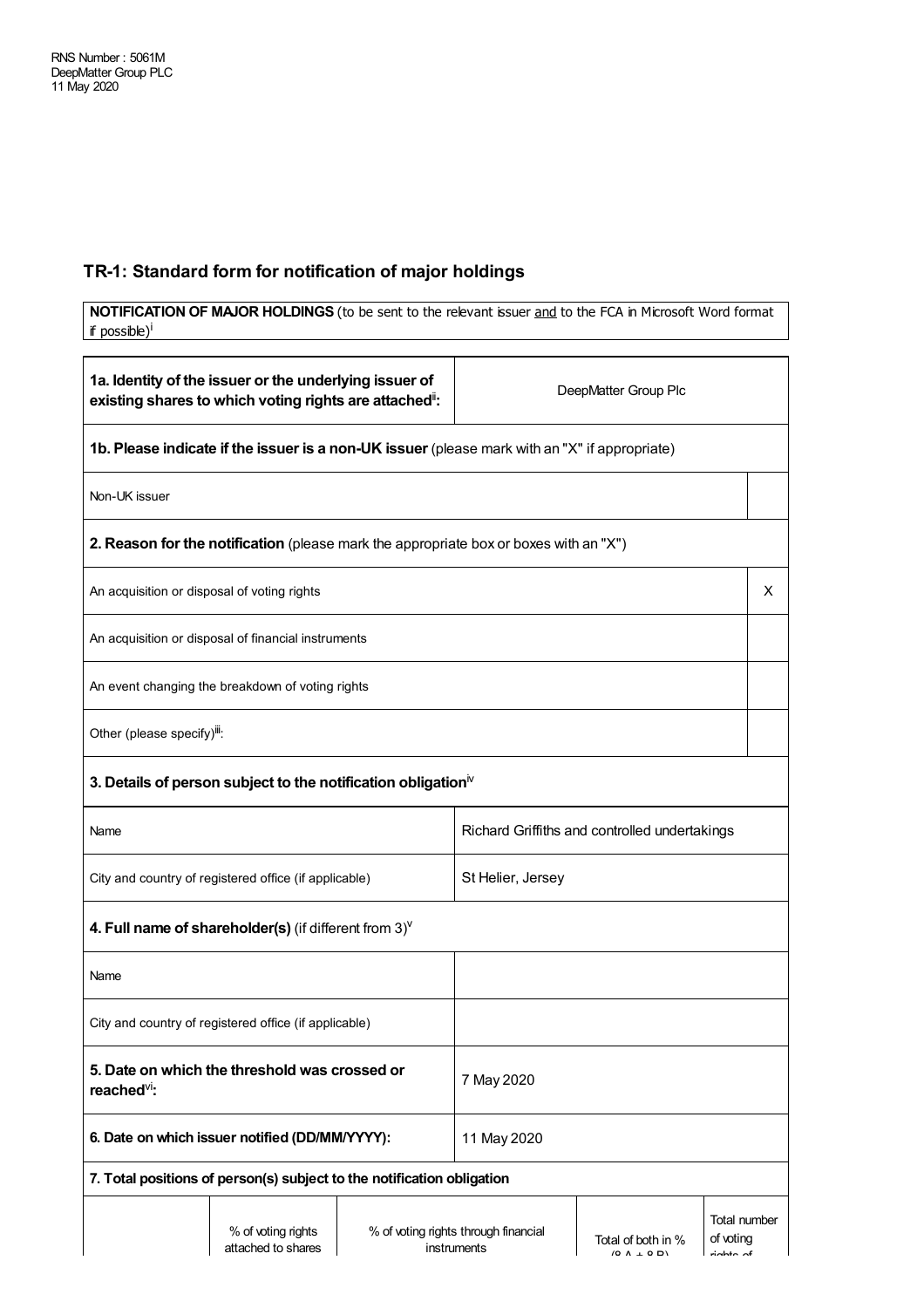|                                                                                    | (total of 8. A) | $(total of 8.B 1 + 8.B 2)$ | $(0.A + 0.B)$ | <b>ngnus</b> or<br>issuer <sup>vii</sup> |
|------------------------------------------------------------------------------------|-----------------|----------------------------|---------------|------------------------------------------|
| Resulting situation on<br>the date on which<br>threshold was<br>crossed or reached | 16.72%          | $0.00\%$                   | 16.72%        | 736,533,946                              |
| Position of previous<br>notification (if<br>applicable)                            | 19.83%          | $0.00\%$                   | 19.83%        |                                          |

| 8. Notified details of the resulting situation on the date on which the threshold was crossed or |
|--------------------------------------------------------------------------------------------------|
| reached <sup>∨⊪</sup>                                                                            |

| A: Voting rights attached to shares  |                                                               |                                                                    |                                                               |                                                             |  |
|--------------------------------------|---------------------------------------------------------------|--------------------------------------------------------------------|---------------------------------------------------------------|-------------------------------------------------------------|--|
| Class/type of                        |                                                               | Number of voting rights <sup>ix</sup>                              | % of voting rights                                            |                                                             |  |
| shares<br>ISIN code (if<br>possible) | <b>Direct</b><br>(Art 9 of Directive<br>2004/109/EC) (DTR5.1) | <b>Indirect</b><br>(Art 10 of Directive 2004/109/EC)<br>(DTR5.2.1) | <b>Direct</b><br>(Art 9 of Directive<br>2004/109/EC) (DTR5.1) | Indirect<br>(Art 10 of Directive<br>2004/109/EC) (DTR5.2.1) |  |
| Ordinary<br>GB00B29YYY86             | 123, 182, 111                                                 | $0.00\%$                                                           | 16.72%                                                        | $0.00\%$                                                    |  |
|                                      |                                                               |                                                                    |                                                               |                                                             |  |
|                                      |                                                               |                                                                    |                                                               |                                                             |  |
| <b>SUBTOTAL 8. A</b>                 | 123, 182, 111                                                 |                                                                    | 16.72%                                                        |                                                             |  |

| B 1: Financial Instruments according to Art. 13(1)(a) of Directive 2004/109/EC (DTR5.3.1.1 (a)) |                             |                                                     |                                                                                                 |                    |
|-------------------------------------------------------------------------------------------------|-----------------------------|-----------------------------------------------------|-------------------------------------------------------------------------------------------------|--------------------|
| Type of financial<br>instrument                                                                 | Expiration<br>$date^{\chi}$ | Exercise/<br><b>Conversion Period</b> <sup>XI</sup> | Number of voting rights that<br>may be acquired if the<br>instrument is<br>exercised/converted. | % of voting rights |
|                                                                                                 |                             |                                                     |                                                                                                 |                    |
|                                                                                                 |                             |                                                     |                                                                                                 |                    |
|                                                                                                 |                             |                                                     |                                                                                                 |                    |
|                                                                                                 |                             | SUBTOTAL 8. B 1                                     |                                                                                                 |                    |

**B 2: Financial Instrumentswith similar economic effect according to Art. 13(1)(b) of Directive 2004/109/EC (DTR5.3.1.1 (b)) Type of Physical or cash**

**financial**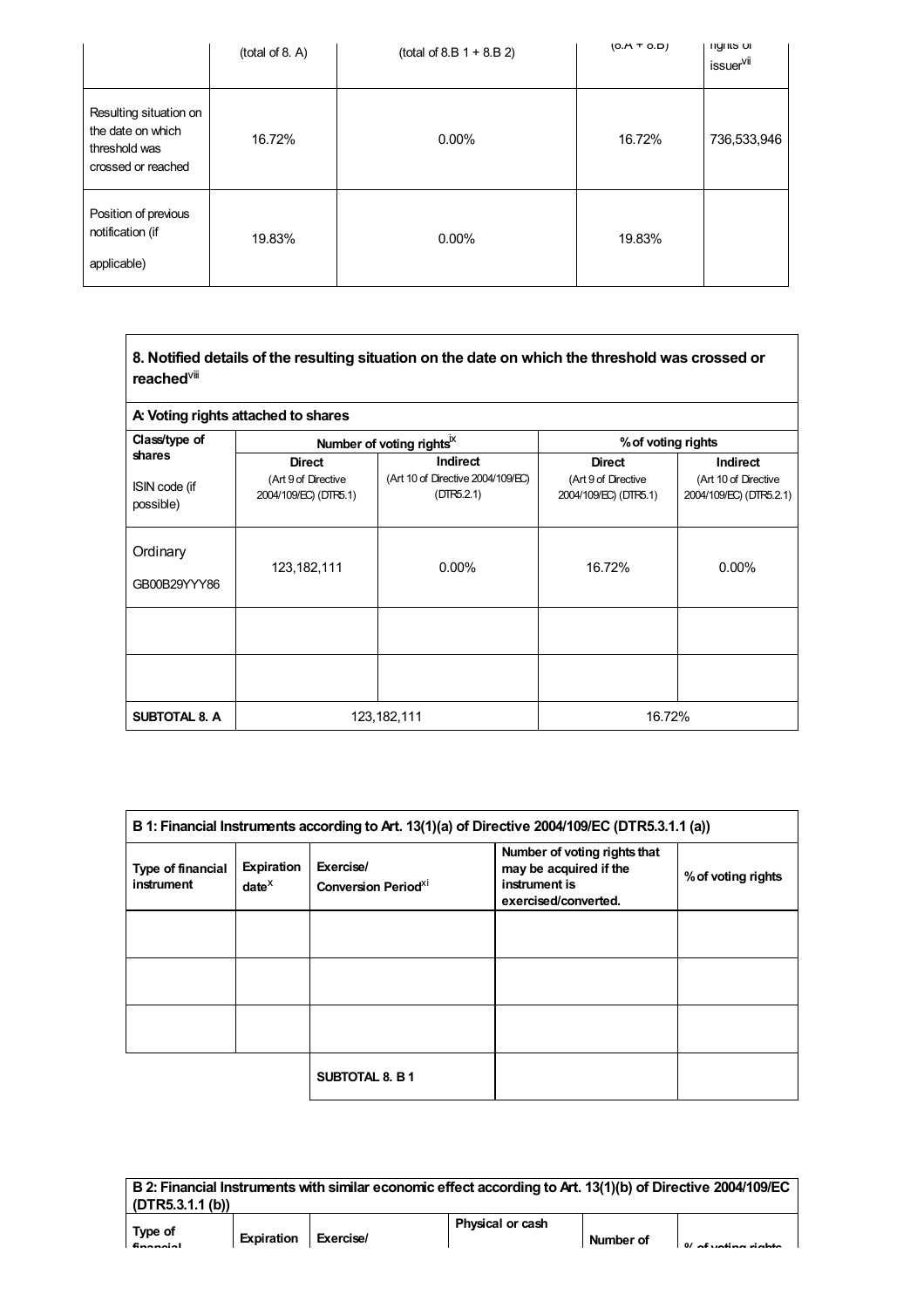| mnancial<br>instrument | $date^{\chi}$ | <b>Conversion Period Xi</b> | settlement <sup>xii</sup> | voting rights | % or voung rights |
|------------------------|---------------|-----------------------------|---------------------------|---------------|-------------------|
|                        |               |                             |                           |               |                   |
|                        |               |                             |                           |               |                   |
|                        |               |                             |                           |               |                   |
|                        |               |                             | SUBTOTAL 8.B.2            |               |                   |

| 9. Information in relation to the person subject to the notification obligation (please mark the<br>applicable box with an "X")                                                                                                                                         |                                                                                        |                                                                                                                         |                                                                             |  |  |
|-------------------------------------------------------------------------------------------------------------------------------------------------------------------------------------------------------------------------------------------------------------------------|----------------------------------------------------------------------------------------|-------------------------------------------------------------------------------------------------------------------------|-----------------------------------------------------------------------------|--|--|
| Person subject to the notification obligation is not controlled by any natural person or legal entity and does not control any other<br>undertaking(s) holding directly or indirectly an interest in the (underlying) issuerXili                                        |                                                                                        |                                                                                                                         |                                                                             |  |  |
| <b>Full</b> chain of controlled undertakings through which the voting rights and/or the<br>financial instruments are effectively held starting with the ultimate controlling natural person or legal entity <sup>XIV</sup> (please add<br>additional rows as necessary) |                                                                                        |                                                                                                                         |                                                                             |  |  |
| Name $^{XV}$                                                                                                                                                                                                                                                            | % of voting rights<br>if it equals or is<br>higher than the<br>notifiable<br>threshold | % of voting rights<br>through financial<br>instruments if it<br>equals or is higher<br>than the notifiable<br>threshold | Total of both if it equals or is<br>higher than the notifiable<br>threshold |  |  |
| Serendipity Capital Limited                                                                                                                                                                                                                                             | 1.28%                                                                                  |                                                                                                                         | 1.28%                                                                       |  |  |
| <b>Richard Griffiths</b>                                                                                                                                                                                                                                                | 5.09%                                                                                  |                                                                                                                         | 5.09%                                                                       |  |  |
| Ora Limited                                                                                                                                                                                                                                                             | 10.35%                                                                                 |                                                                                                                         | 10.35%                                                                      |  |  |
|                                                                                                                                                                                                                                                                         |                                                                                        |                                                                                                                         |                                                                             |  |  |
|                                                                                                                                                                                                                                                                         |                                                                                        |                                                                                                                         |                                                                             |  |  |
|                                                                                                                                                                                                                                                                         |                                                                                        |                                                                                                                         |                                                                             |  |  |
| <b>Total</b>                                                                                                                                                                                                                                                            | 16.72%                                                                                 |                                                                                                                         | 16.72%                                                                      |  |  |

| 10. In case of proxy voting, please identify:       |           |  |  |
|-----------------------------------------------------|-----------|--|--|
| Name of the proxy holder                            | <b>NA</b> |  |  |
| The number and % of voting rights held              | <b>NA</b> |  |  |
| The date until which the voting rights will be held | <b>NA</b> |  |  |